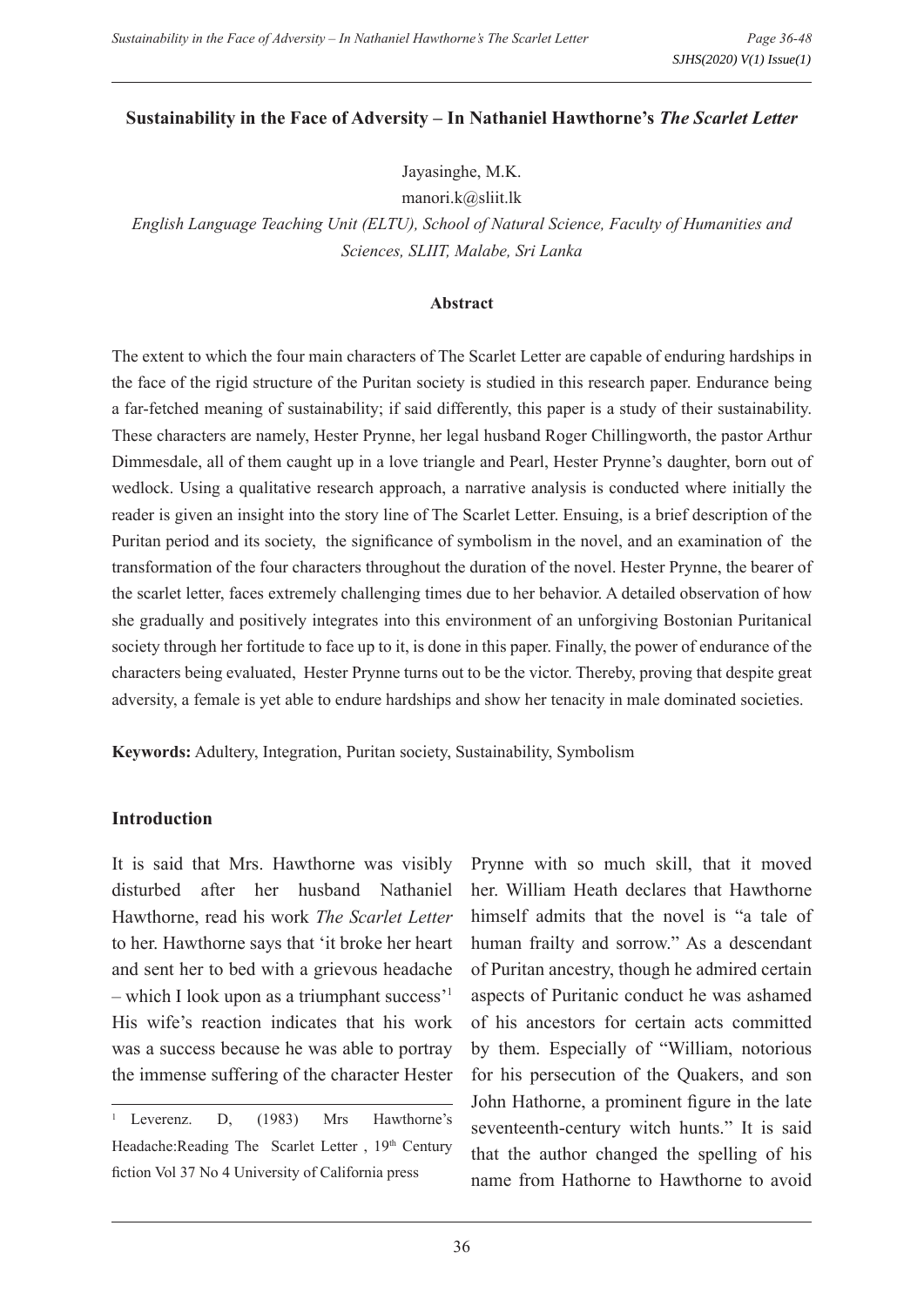any embarrassment by being affiliated to his ancestors of ignoble conduct; notably their behaviour at the witch trials where women were burned at the stake. The sin of his ancestors laying heavily on the conscience of Nathaniel Hawthorne, he tried to make good the injustices of his forbearers by attacking their principles and ways of thinking, through his writings. The development of a strong female character could have been a counterattack to the treatment meted to females. *The Scarlet Letter* a masterpiece published in 1850, though written in the 19<sup>th</sup> century is set in the backdrop of the by gone Puritan era and lays bare the beliefs, norms and comportment of that society for perusal of the reader, thereby, inevitably creating more disgust than admiration for the Puritans. The purpose of this paper is to examine the stoicism of Hester Prynne, against that of the other male characters all of them caught up in various ways in a scandal of sexual misbehavior committed in the Puritan ruled town they lived in.

## **Materials and Methods**

When doing research concerning the suitability and uniqueness of the topic of this paper, it was found that though many research papers have used various aspects of the novel, to name a few; love, adultery, Puritan society and its culture, symbolism etc. a paper discussing the strength and the level of endurance of Hester Prynne and the manner in which she managed to survive in the callous Bostonian Puritanical society was yet to be published. This encouraged qualitative research in the direction planned. In addition to the use of internet, notably Google, in order to collect knowledge of recent research, the reading of

journals and critical works on *The Scarlet Letter* helped in the gathering of qualitative data to write this paper. A narrative analysis done gives the reader an understanding of the story of the novel as well as its characters *The Scarlet Letter* is written from an omniscient third-person perspective in which the narrator describes the thoughts and feeling of the main characters as well as the general sentiments of the townspeople, which shows how the characters function in their larger community. Since the characters are often reserved and secretive, the narrator's commentary on what they experience internally at any given time is very important. The narrator also frequently adds commentaries about characters and their actions, which shapes the reader's perception. For example, he laments how Dimmesdale cannot overcome his fears and doubts, and this might make a reader more likely to see Dimmesdale as a weak and ineffective character. The narrator addresses the reader directly, calling attention to the fact that we are participating in an interpretation of a work of fiction.

After the initial framing device of the introduction, told from the point of view of two hundred years after the events, the entire story is told as a fictionalized re-creation of events the narrator has learned about, positioning the story as an embroidered version of true events. (In fact, Hawthorne invented the scrap of Hester's A the narrator finds, and the entire book is fiction.) The narrator maintains this "based on a true story" effect by referring to rumors and reports handed down through the years, such as when he describes the mark on Dimmesdale's chest, saying "according to these highly respectable witnesses." He explains several of the theories of how the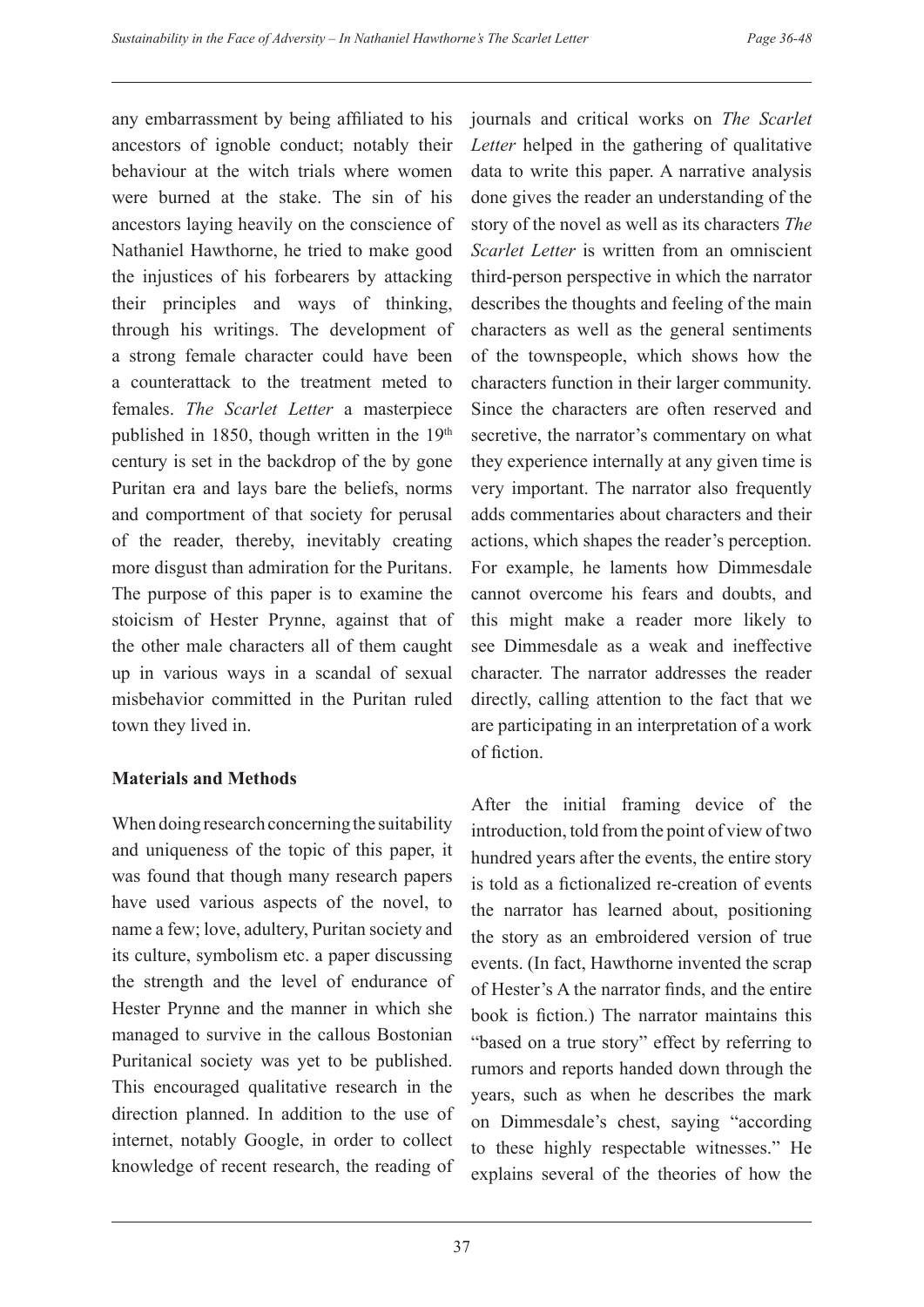mark could have gotten there but does not identify any of them as being the correct answer.2 The story of Hester Prynne too is presented using a third person omniscient narrator's point of view, as this facilitates in revealing her personal thoughts, her behavior and the opinions that all the other characters have formed about her, thus enabling us to reach our objective of illustrating her stoicism, and resilience in the adverse experiences she encounters in her life. The novel being a deep expression of the passion of the main characters caught in a love triangle, this mode of narration is very appropriate to show all facets of the characters. The author uses this tool to its fullest when according to Heath, "he speaks in several voices -Puritan, Victorian, Tragic, Subversive, etc." with the ultimate goal of revealing this emotionally laden story which commenced with the discovery of a package in the Custom house which contained a "...fine red cloth, much worn and faded. …on careful examination, assumed the shape of a letter. It was the capital letter 'A' (Hawthorne, 1994, p 27). According to Charlotte Noorda, the narrator acts even as a moral judge in the novel. He "has an opinion on the events that happen in the story; he is not impartial or unbiased. Not only does the narrator discuss the events of the moral tale, but comments on and gives opinions about them; in this way, he is also a subjective narrator. In the first chapter of *The Scarlet Letter*, the narrator describes the novel's Puritan setting by giving details about a prison door and a nearby rosebush: 'It may serve, let us hope, to symbolize some sweet moral blossom that may be found along the track, or relieve the darkening close of a tale of human frailty and sorrow.' As the omniscient narrator already knows Hester's story, he can

call our attention to the rosebush as a symbol for the moral blossom to be found in this dark tale. The subjective and omniscient narrator also comments on the character of Reverend Dimmesdale and provides us with a little piece of moral wisdom when he says: 'No man, for any considerable period, can wear one face to himself and another to the multitude, without finally getting bewildered as to which may be the true.

## **The story in brief**

*The Scarlet Letter* is the story of Hester Prynne, a very pretty, young European woman who enters an unsympathetic marriage with an elderly scholar, then crosses the Atlantic and lands in New England with the hope of having a decent family life in this new land when her husband arrives from Europe. After a long, futile wait for her him, she is attracted to a young pastor, Arthur Dimmesdale, Hester is accused of having committed adultery with him, and given birth to Pearl, a little girl child. Condemned and disgraced in public for her act, the novel evolves around the life story of Hester, who is obliged to perpetually wear the red-letter 'A' which is supposed to stand for adultery, on her bosom. This symbol being a constant reminder of her act of adultery, it makes her undergo unimaginable suffering, face terrible insults and isolation at the hands of the inhabitants of the Puritan town, Boston. It is the immense effort, and the strategy she adopts for her survival and that of her child in this unforgiving Bostonian society, her level of sustainability or endurance to face all the adversity she is confronted with, that we will be focus of this paper.

<sup>&</sup>lt;sup>2</sup> https://www.sparknotes.com of view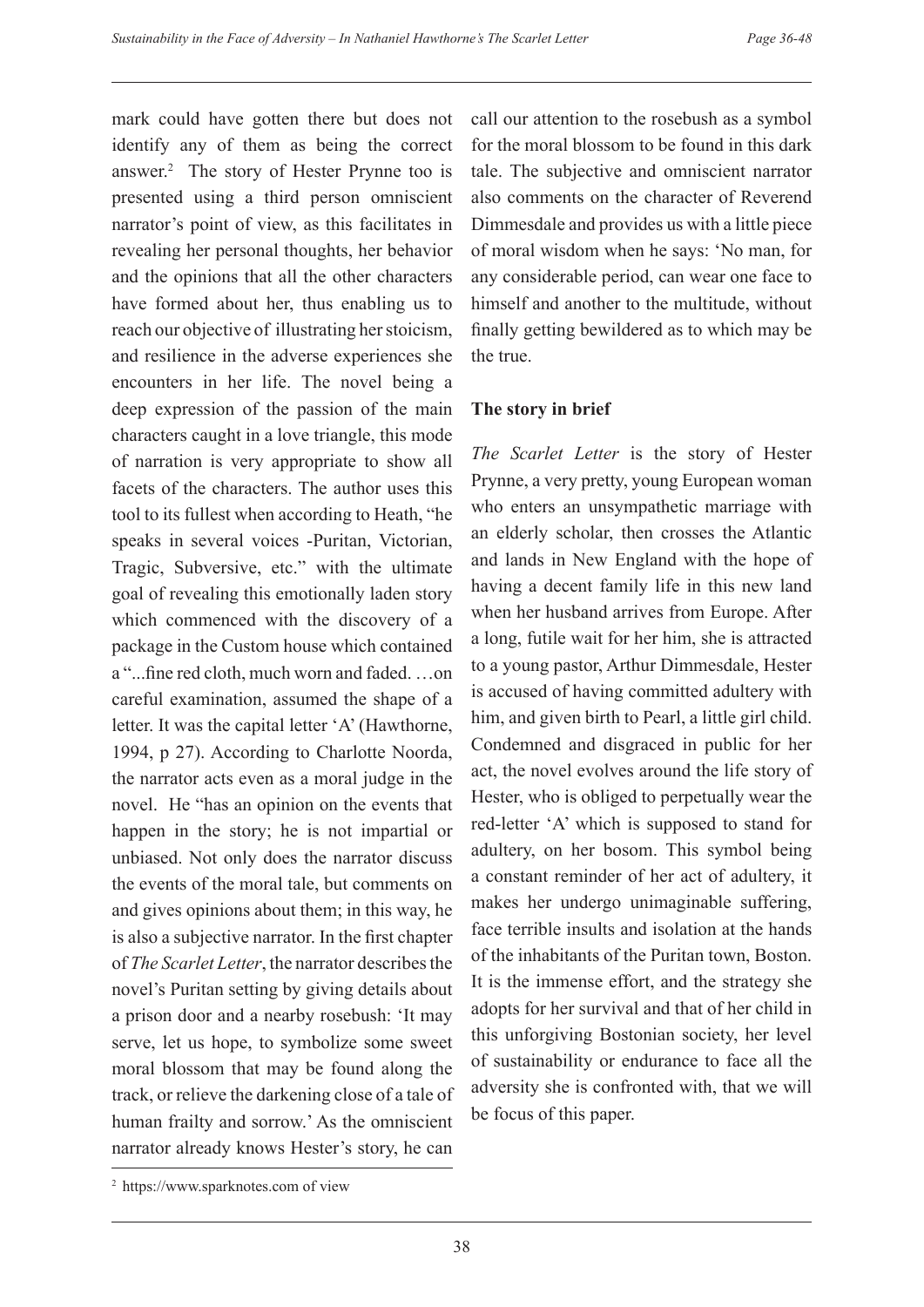Among the several themes of *The Scarlet Letter*, the principal one is the struggles faced by a supposed adulteress in the context of a straightjacketed Puritan society. Working on this theme of Hester's conflict with the society she lived in, requires an insight into the nature of the 17<sup>th</sup> century Puritanical society. The novel being authored by Hawthorne, who is a descendant of the Puritan lineage, gives more authenticity and veracity to the description. Now, the question is what is this Puritan society? Who are these Puritans who persecuted Hester Prynne?

## **The Puritans**

The Puritans are believed to be the descendants of the 'Chosen People' to whom "all the land of Ca-na-an for an everlasting possession" was promised by God.<sup>3</sup>

In a Europe, troubled by famine and religious persecution, the Europeans who were anchored in the word of God believed that they should flee from Europe and find their promised land which was indicated in the Bible. Therefore, they crossed the Atlantic in the  $17<sup>th</sup>$  century and landed in the area around Massachusetts Bay and settled there. Terri Beth Miller believes that this migration was in order "to create a new Christian society, one that would

be a shining city upon a hill, purified of the secular and religious contamination they believed had contaminated society and the Church of England in particular." 4 Those who arrived from Europe, considered themselves to be an untainted people and using the Latin word Puritas which means pure in English, they baptized themselves as The Puritans. For Hester who freshly arrived from England, fitting into this type of a societal framework would have been a challenge and to make things worse the act of begetting a child out of wedlock made her an unpardonable sinner in the eyes of this public.

The stereotypical image of the Puritans is that they are a group of individuals who considered hard work as a norm. Though the Puritans chose to be attired in black, red and blue had a special significance in their lives. $5$ This could be the reason for red being chosen for the letter 'A' which was to be affixed on Hester's bosom.

# **The evolution of the scarlet letter "A" and its wearer**

The scarlet<sup>6</sup> letter 'A' which sees the light of day as a badge of civil punishment is both symbolic and allegorical and used to unravel the story line in *The Scarlet Letter*. Imposed on Hester Prynne by the Puritanical law, as a badge of dishonour for her inappropriate behavior, at the onset, the scarlet letter acts

<sup>&</sup>lt;sup>3</sup> Chapter 17, The Book of Genesis, the first book of the Hebrew Bible and the Christian Old Testament, is an account of the creation of the world, the early history of humanity, Israel›s ancestors, and the origins of the Jewish people. ... Genesis ends with Israel in Egypt, ready for the coming of Moses and the Exodus. Genesis narrates the primeval history of the world (chapters 1–11) and the patriarchal history of the Israelite people (chapters 12–50) en.wikipedia. org › wiki › Book\_of\_Genesis

<sup>4</sup>Miller, T.B. https://www.britannica.com

<sup>5</sup> Refer to www.digitalhistory.uh.edu - the section on Puritans

<sup>6</sup> The letter being scarlet in colour evokes the scarlet whore of Babylon seen in the wilderness (Book of Revelation, !7:3-4)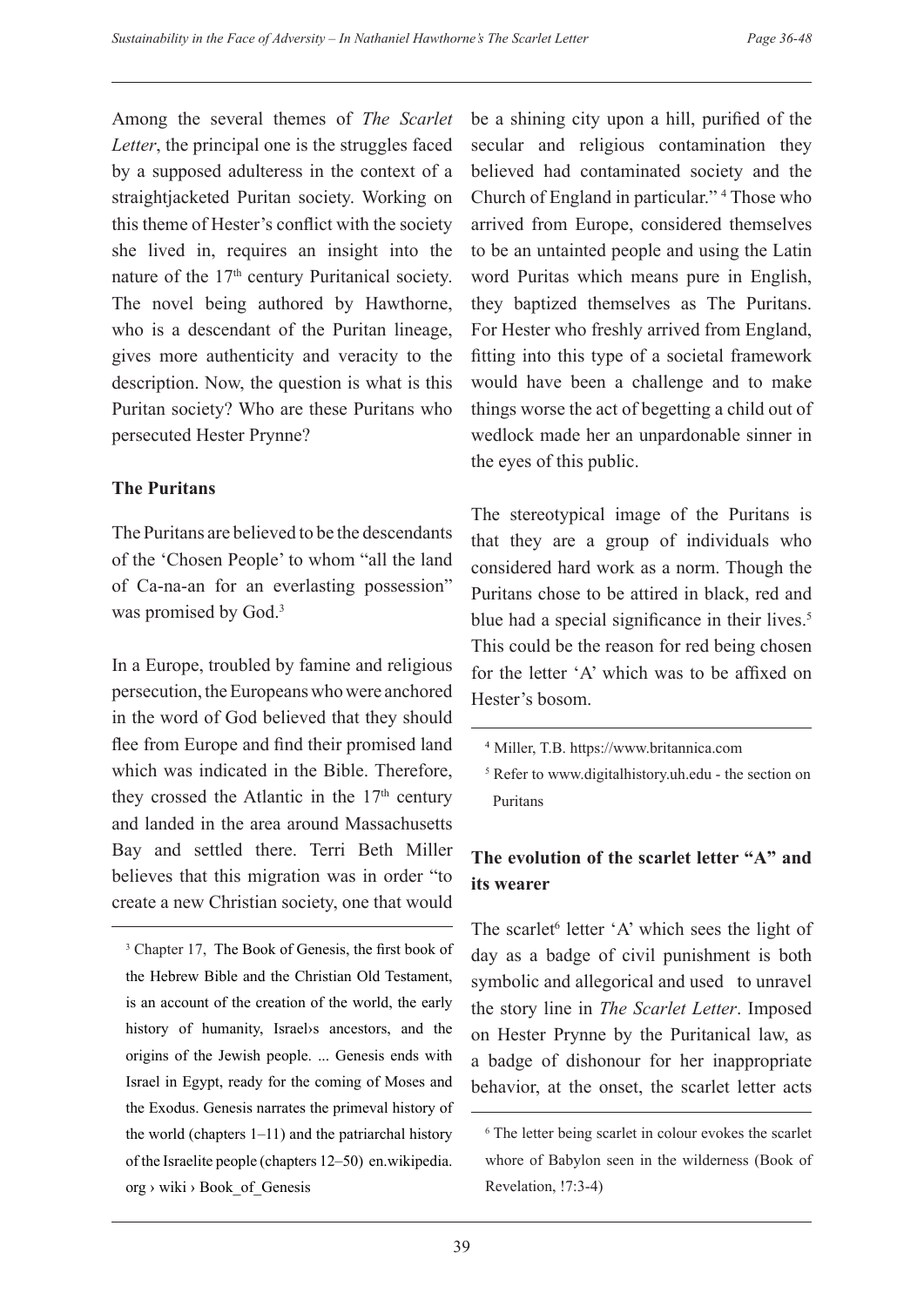as a catalyst to rekindle the antagonism of the people towards Hester Prynne, for what they imagine is an utterly odious act committed by her. Hawthorne says, 'on the breast of her gown, in fine red cloth, surrounded with an elaborate embroidery and fantastic flourishes of gold thread, appeared the letter 'A'. (Hawthorne, 1994, p 45). The scarlet letter 'A' surround by gold embroidery could be considered as carrying twofold attributes; though an emblem of adultery and shame it is yet a gorgeous piece of art just like all the oppositions in the novel; civilization and wilderness, order and transgression, disgrace, and acceptance in society, etc. The customizing of the scarlet letter by Hester and making it her very own expresses the power of mind of the wearer. By nonchalantly flaunting this badge she shows her strength of character of being able to accept what may crop up on life's journey without shying from it.

At the inception of the novel, one believes that this letter 'A' could stand only for adultery but the elegant and indifferent manner in which Hester exhibits the symbol makes one wonder whether she is defying the law? A disciple of Ann Hutchinson? An Antinomian?<sup>7</sup> Therefore, 'A' for Antinomianism? Hawthorne alludes to the legend of Anne Hutchinson (1591- 1643) when saying that the rose bush "sprung up under the footsteps of the sainted Ann Hutchinson" (Hawthorne, 1994, p 41) when she was being escorted to prison"8 . The very prison where Hester Prynne was held! Wonder if this suggests a possible connection between Hester Prynne's and Anne Hutchinson's personalities.

The physical image of the letter A has a triangular shape. When inversed it could take the outline of a heart. Is it not possible that Hester yearns for the law of the heart –the law of the Antinomians- so that she would be able to get rid of her badge of ignominy which she would have to wear for the rest of her life? Couldn't this Scarlet letter be a sort of a placard carried in protest of the law of the Puritans?

7 Antinomianism, (Greek anti, "against"; nomos, "law"), doctrine according to which Christians are freed by grace from the necessity of obeying the Mosaic Law. The antinomians rejected the very notion of obedience as legalistic; to them the good life flowed from the inner working of the Holy Spirit. In this circumstance they appealed not only to Martin Luther but also to Paul and Augustine.

The ideas of antinomianism had been present in the early church, and some Gnostic heretics believed that freedom from law meant freedom for license. The doctrine of antinomianism, however, grew out of the Protestant controversies on the law and the gospel and was first attributed to Luther's collaborator, Johann Agricola. It also appeared in the Reformed branch of Protestantism. The leftwing Anabaptists were accused of antinomianism, both for theological reasons and also because they opposed the cooperation of church and state, which was considered necessary for law and order. For similar reasons, in the  $17<sup>th</sup>$  century, Separatists, Familists, Ranters, and Independents in England were called antinomians by the established churches. In New England, Anne Hutchinson was accused of the doctrine when she said that the churches were preaching "the covenant of works." The Evangelical movement at the end of the 18<sup>th</sup> century produced its own antinomians who claimed an inner experience and a "new life," which they considered the true source of good works. https://www.britannica.com/ topic/antinomianism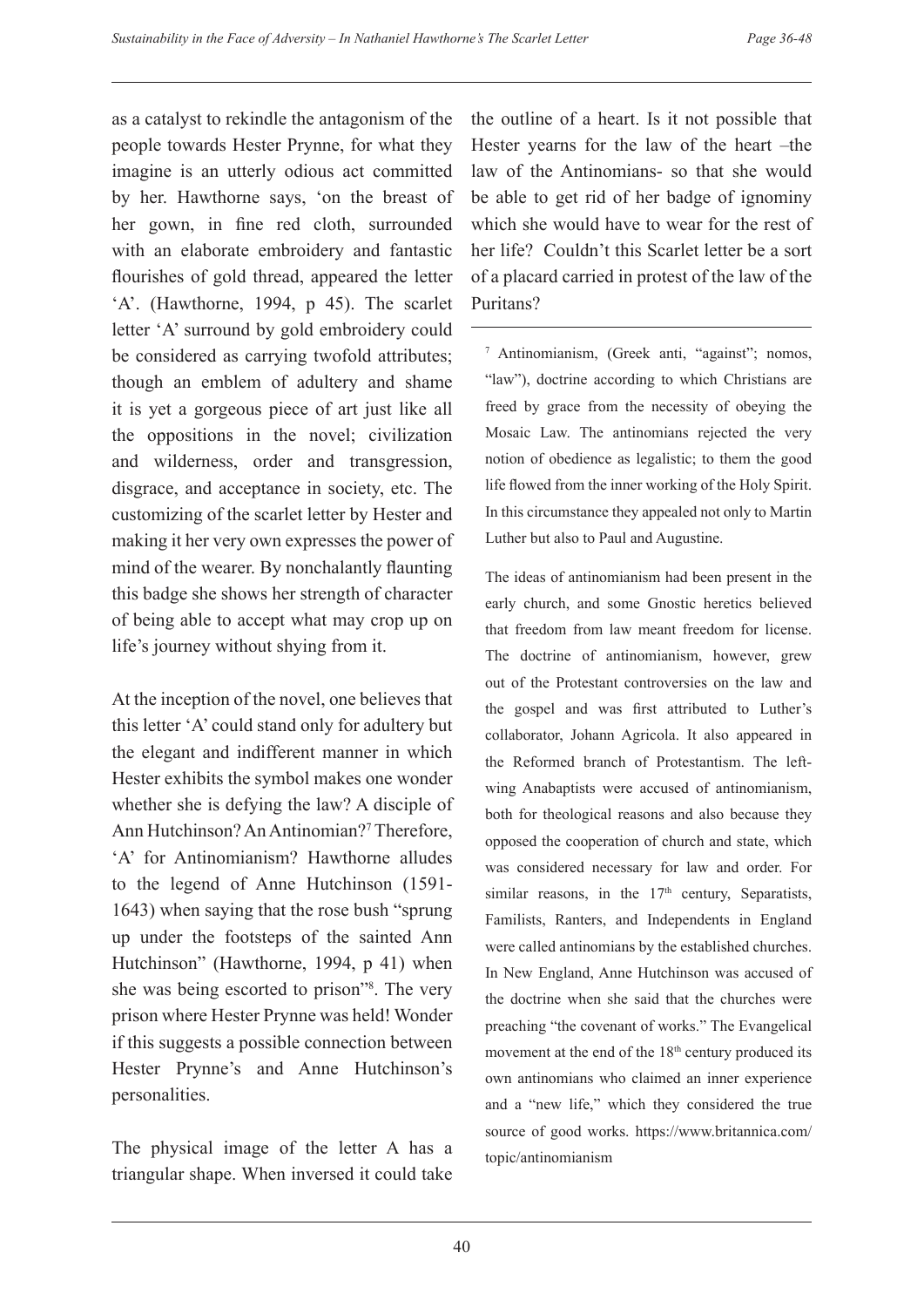8 Terri Beth Miller explains that Anne Hutchinson fought the Puritan clergy in Massachusetts Bay Colony, arguing they were becoming too powerful. She feared that religious doctrine and its ministers were contaminating parishioners' relationship with God. The community, she argued, was all too often forced to submit to the clergy and not to the commandments of their own consciences. She was not swayed by the patriarchal (male-driven) models of her time, which held that men were to be the priests of the home and women were to submit to them in all matters, including - and especially - church matters. https://www.britannica.com

It is said that when sporting the scarlet letter 'A', "both men and women who had been familiarly acquainted with Hester Prynne were now impressed as if they beheld her for the first time – was that Scarlet Letter, so fantastically embroidered and illuminated upon her bosom. It had the effect of a spell, taking her out with the ordinary relations with humanity, and enclosing her in a sphere by herself" (Hawthorne, 1994, p 46). Julian Hawthorne, strengthening this idea states that, "the scarlet letter uplifts the theme from the material to the spiritual level. It serves as a formula for the conveyance of ideas otherwise too subtle for words, as well as to enhance the gloomy picturesqueness of the moral scenery. It burns upon its wearer's breast, it casts a lurid glow along her pathway, it isolates her among mankind, As the story develops, the scarlet letter becomes the dominant figure, everything is tinged with its sinister glare." Once the obligation of wearing the scarlet letter is implemented, differentiation from her town's folk occurs for Hester Prynne and she has to battle through their hostility projected towards her and demonstrate her power of endurance or sustainability in an uncanny,

antagonistic society. Hester and her daughter must face up to extreme public discrimination and much disgrace.

As time goes on, one observes the different way in which the characters, Chillingworth, Dimmesdale and Hester evolve. With the passing of time, one witnesses a gradual transformation taking place in the relationship between Hester and the villagers. Hester tries to integrate into the Bostonian society by sewing for the villagers, running errands for them and seeing to their well-being and even caring for those who are sick and dying. These actions, change their approach towards Hester very slowly but steadily. It is said that Hester's sewing skills adorned villagers of all walks of life except that of virgin brides. "Her needlework was seen on the ruff of the Governor; military men wore it on their scarfs, and the minister on his band; it decked the baby's little cap; it was shut up, to be mildewed and moulder away, in the coffins of the dead. But it is not recorded that, in a single instance, her skill was called in aid to embroider the white veil which was to cover the pure blushes of a bride." (Hawthorne, 1994 p 70) The only prohibited place for her needle work to appear was on the veil which was symbolic of a bride's virginity. This clause makes one understand that the village folk had not totally forgotten the reason for her punishment and consider her touch as sacrilegious for garments meant to be worn to take the sacred marriage vows. Though with time it is said that "Individuals in private life, meanwhile, had quite forgiven Hester Prynne for her frailty; nay, more, they had begun to look upon the scarlet letter as the token, not of that one sin, for which she had borne so long and dreary a penance, but of her many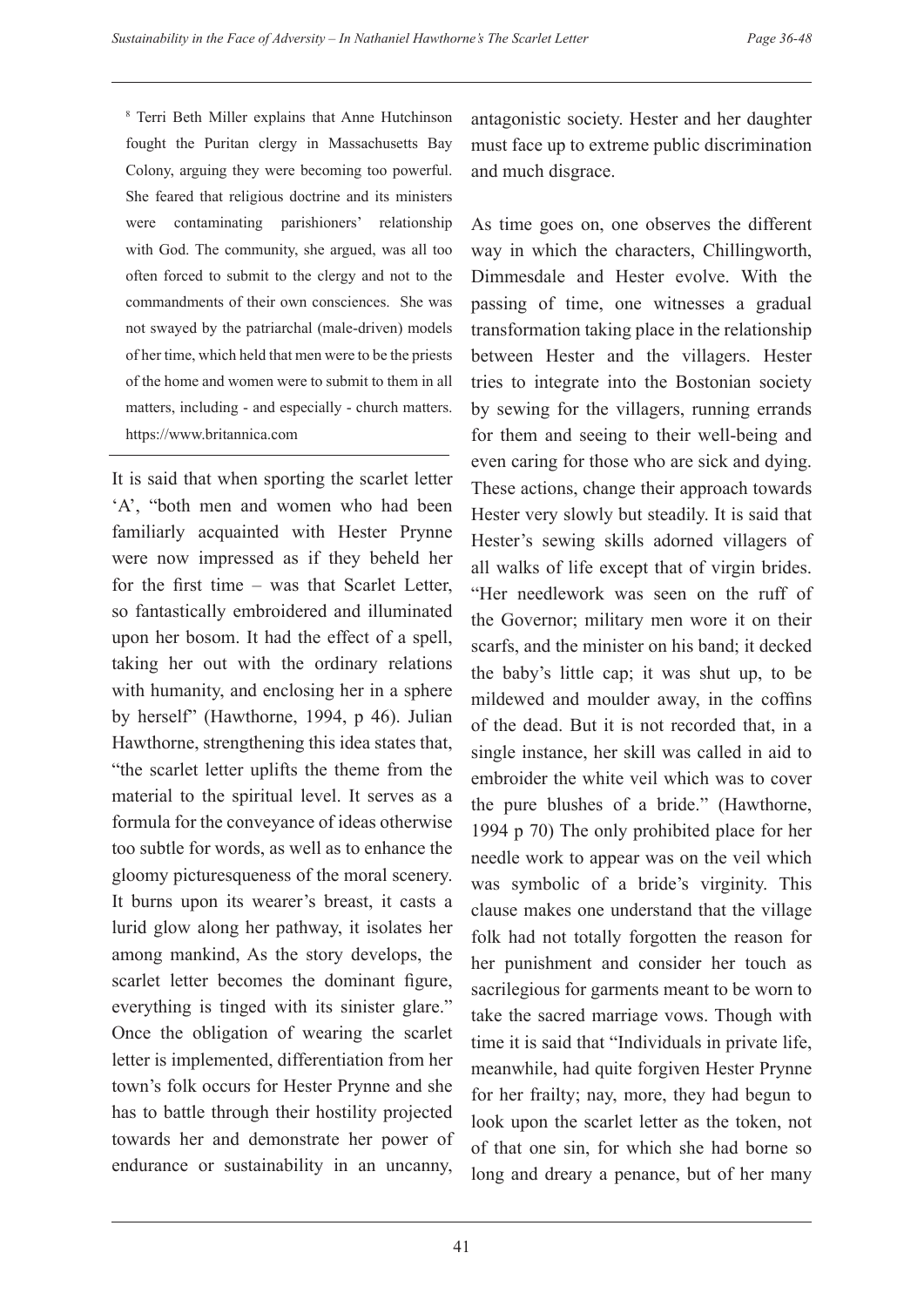good deeds since." (Hawthorne, 1994, p138). Considering this change in outlook with a psychological point of view it demonstrates that humans forget with time and that time is a great healer of pain and suffering. The villagers had even begun to use the possessive pronoun 'our' on Hester Prynne and they even called her "-the town's own Hester -" (Hawthorne, 1994, p138) It is also said that "the scarlet letter now had the effect of the cross on a nun's bosom" (Hawthorne, 1994, p138) thus elevating Hester to the eminence of a Sister of Mercy in the eyes of the villagers. So much so, that Hester is raised from sinner to Sainthood among the townsfolk. Her strength to implement her strategy (if one may call it so) in order to regain her place in society relegates the original and obvious significance of the scarlet letter into oblivion in the minds of the inhabitants. Her helpfulness, kindness and courage are appreciated by the people "that many people refused to interpret the scarlet 'A' by its original signification. They said that it could mean 'Angel' because she was very sympathetic towards her neighbours. Some folk construed it as 'Able';" so strong was Hester Prynne, with a woman's strength." (Hawthorne, 1994, p137). The fact that Hester struggles to find her way out in life by voluntarily serving those who despise her, which I believe is a very bitter task, she thereby, shows her determination to overcome hostile incidents which pile up in her daily routine.

Another element which contributes to Hester's acceptance in society, is her having dedicated her entire existence to her child, Pearl. Hester plays the role of both mother and father to her, supporting Pearl economically as well as spiritually. Being excommunicated from the church, Hester guides her child morally without the help of the church or a husband, a Herculean task for a woman living in isolation in the Puritan world, where man rides on the crest of the wave in a household.

In addition to all this, she has to manage her former husband and keep the secret of never divulging the name of her paramour so as to safeguard his position in society. Wonder if this decision taken by her was wrong because during the confrontational meeting at the Governer's residence, Reverend Dimmesdale in his capacity of church minister seems very sincere in his invitation to Hester to reveal the name of her child's father. It seems a guilt laden request and a plea for putting an end to suffering. "I charge thee to speak out the name of thy fellow-sinner and fellow sufferer! Be not silent from any mistaken pity and tenderness to him; for, believe me, Hester, though he were to step down from a high place, and stand there beside thee on thy pedestal of shame, yet better were it so, than to hide a guilty heart through life. What can thy silence do for him, except it tempt him -yea, compel him, as it were to add hypocrisy to sin?" (Hawthorne, 1994, p 57). To this appeal, Hester responds "Never". One wonders whether her acceptance of his request would have changed the lives of both Hester and Arthur Dimmesdale and perhaps even spared the life of the minister who died prematurely as a result of being gnawed by a guilty conscience? Hester understands this later on, and admits that she "was now fully sensible of the deep injury for which she was responsible to this unhappy man, in permitting him to lie for so many years..." (Hawthorne, 1994, p164). Hester had also the task of striking a fine equilibrium between the two men in her life so that her path to redemption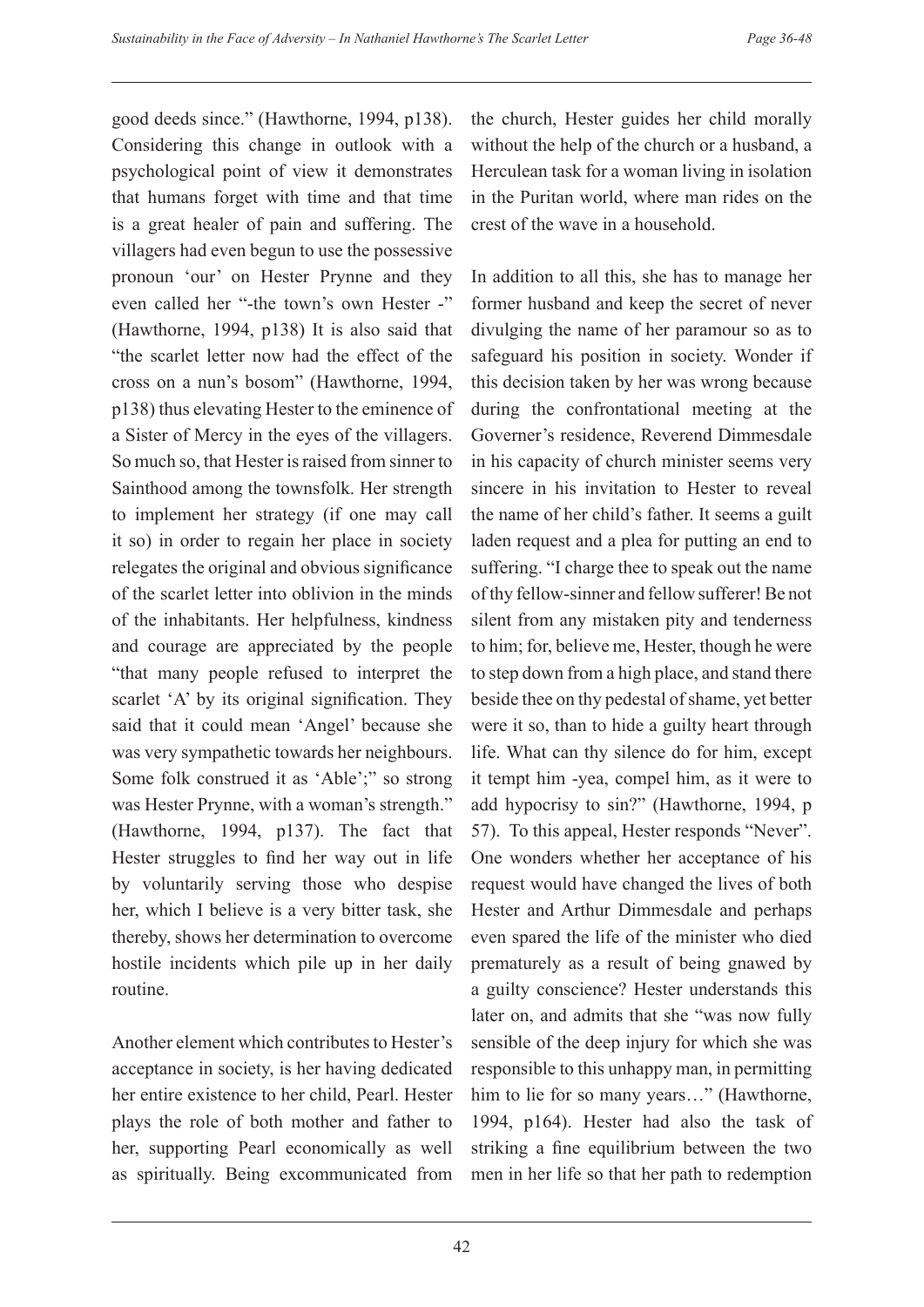would not be marred by any clashes which could occur between them.

The complexities of Hester Prynne's life and how she had to bravely face up to obstacles to make her life meaningful are obvious now. On the contrary, the male characters, Dimmesdale and Chillingworth have a different technique of confronting life and moving forward in the situation they are placed in.

## **The Chillingworth and Dimmesdale relationship**

Roger Chillingworth, a pseudonym taken by Hester's husband in order to hide his true identity so that he could implement his plan of revenge against the minister is very appropriate as he becomes very chillingly cold and malicious when executing his plan. He obliges Hester to keep silent about their marriage. Concerning Chillingworth, Julian Hawthorne states that "He is the complete type of the man of the world, the social ideal, — courteous, quiet, well informed, imperturbable. Nevertheless, his moral nature is a poisonous and irreclaimable wilderness, in which blooms not a single flower of heavenly parentage. For he has put his devilish lust of vengeance in the place of God, and day by day he worships it, and performs its bidding". Under normal circumstances, though the sympathy of the reader should have been on the side of the cuckolded Chillingworth, in *The Scarlet letter* it is displaced, and one feels more compassion for the church minister than for him. It happens so, because the minister sincerely pleads for exposure though he does not have the courage to own up at that moment and promises to do it at an appropriate time in the near future. Julian Hawthorne says that "Dimmesdale is, artistically, a corollary of Hester; and yet the average writer would not be apt to hit upon him as a probable seducer. The community in which he abides certainly shows a commendable lack of suspicion towards him…" This again indicates how large Hester appears on the horizon as Dimmesdale is considered but a 'corollary' of hers.

Henry James is of opinion that *The Scarlet Letter* is not a love story. He sees it as a story of retribution. And the centre is the relationship between Dimmesdale and Chillingworth where the sinister husband's sole purpose is to keep the guilty lover's guilt alive.9 This idea of vengeance is interesting because at the beginning, the townsfolk too wanted seek revenge on Hester Prynne for the unacceptable act committed by her. Roger Chillingworth's stratagem to take revenge from the pastor was by inflicting a slow death on him. Ostensibly showing concern about the Church minister's health. Chillingworth, a physician by profession secretly approaches Arthur Dimmesdale under the guise of helping him out of his poor health condition. Chillingworth spies over the minister's movements and revels in his misfortunes very maliciously while tormenting and torturing his 'patient' in silence under the pretext of treating him. This approach pulls down Dimmesdale emotionally as he experiences excruciating mental pain in silence for his sin of fathering a child out of wedlock and for not accepting it. Additionally, the public punishment inflicted on Hester to wear the Scarlet Letter too affects Dimmesdale as he is partly the reason for it.

<sup>9</sup> Person, L.S. (2007), The Cambridge introduction to Nathaniel Hawthorne, Cambridge University Press, Page 24,25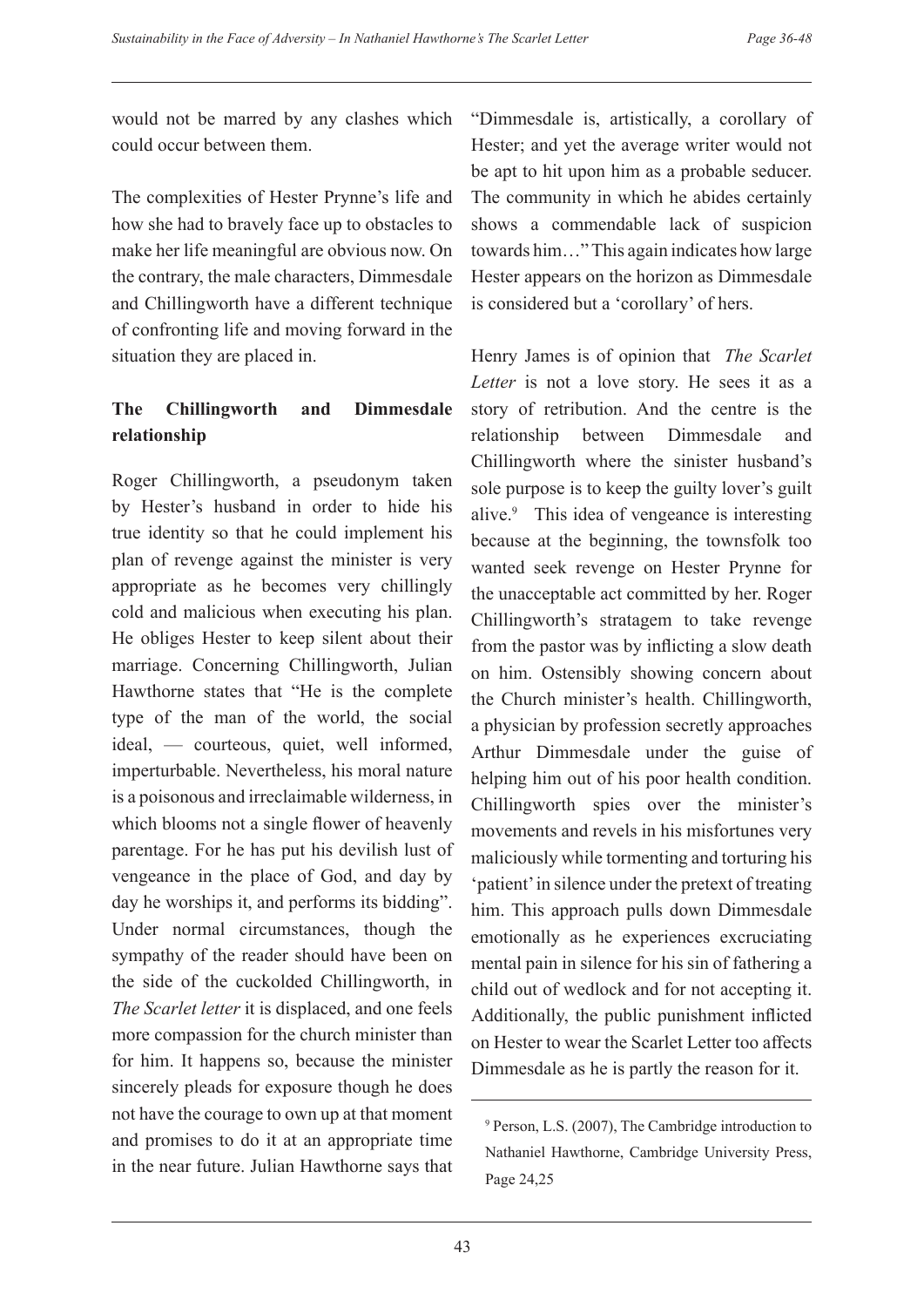He is so disturbed by the situation and distressed by his guilt that; he even hallucinates This is confirmed when it is said that "we impute it, therefore solely to the disease in his own eye and heart, that the minister, looking upward to the zenith, beheld there the appearance of an immense letter -the letter "A"- marked out in lines of dull red light. Not but the meteor may have shown itself at that point, burning duskily through a veil of cloud;" (Hawthorne, 1994, p132). In taking revenge from Dimmesdale, Chillingworth kills two birds with one stone: he slowly but surely is in the process of eliminating Dimmesdale and thus aiming at the point which hurts Hester most, her inordinate love for the reverend. Thereby, complicating further, her struggle for deliverance from her condition.

The Scarlet Letter considered a symbol of adultery, Arthur Dimmesdale believes that through self-mutilation, as Henry James says, "imprinted on his breast and eating into his flesh<sup>"10</sup> he could pay penance for his part in the act of adultery. James analyzing the act of Dimmesdale believes that it is illustrative of his physical, moral and spiritual breakdown. Hester having seen Dimmesdale in this state claims that "she saw that he stood on the verge of lunacy if he had not already stepped across it. It was impossible to doubt, that, whatever painful efficacy there might be in the secret sting of remorse, a deadlier venom had been infused into it by the hand that proffered relief." (Hawthorne, 1994, P 141) The guilt-ridden conscience of the

minister, the daily treatment and poisonous advice given by Doctor Chillingworth, brings about his untimely death. Overwhelmed Dimmesdale blurts out , "it is too mighty for me to struggle with!" (Hawthorne, 1994, P 167) The Reverend's lack of will and energy to withstand the seven-year psychological pressure he had been experiencing makes that of Hester stand out.

Obsessed by taking revenge from Dimmesdale, in the process of implementing his Machiavellian plan against the minister, Chillingworth gets so engrossed in it, that he seems to depend on his enemy for his existence. When the minister collapses on the scaffold, it is said that "Old Roger Chillingworth knelt down beside him' with a blank, dull countenance, out of which the life seemed to have departed" (Hawthorne, 1994, p217). It is obvious here, that he too was on the path to departure. He is unscrupulous, seeing the minister dying, Chillingworth blurts out "Thou hast escaped me!" (Hawthorne, 1994, p217) several times. Roger Chillingworth has invested himself so thoroughly in his mission of revenge that he seems to see no future for himself once his 'patient' to whom he attends upon is no more. This indicates the intensity of his revenge which has sunk into all his nerves and sinews. Chillingworth intends to have his supposed patient live on, suffering agonizing pain so that he could fiendishly exult in his pain and execute his plan of revenge on the lovers. Which would mean both physical and mental pain on the Reverend and thereby a far-fetched shot of imposing mental pain on Hester in the process. It seems he is quite aware that the death of the minister would make him aimless in life and therefore hasten his death. William Heath states that D.H.

<sup>&</sup>lt;sup>10</sup> Chaney, S "A Hideous Torture on Himself": Madness and Self-Mutilation in Victorian Literature https://link.springer.com/article/10.1007/s10912- 011-9152-6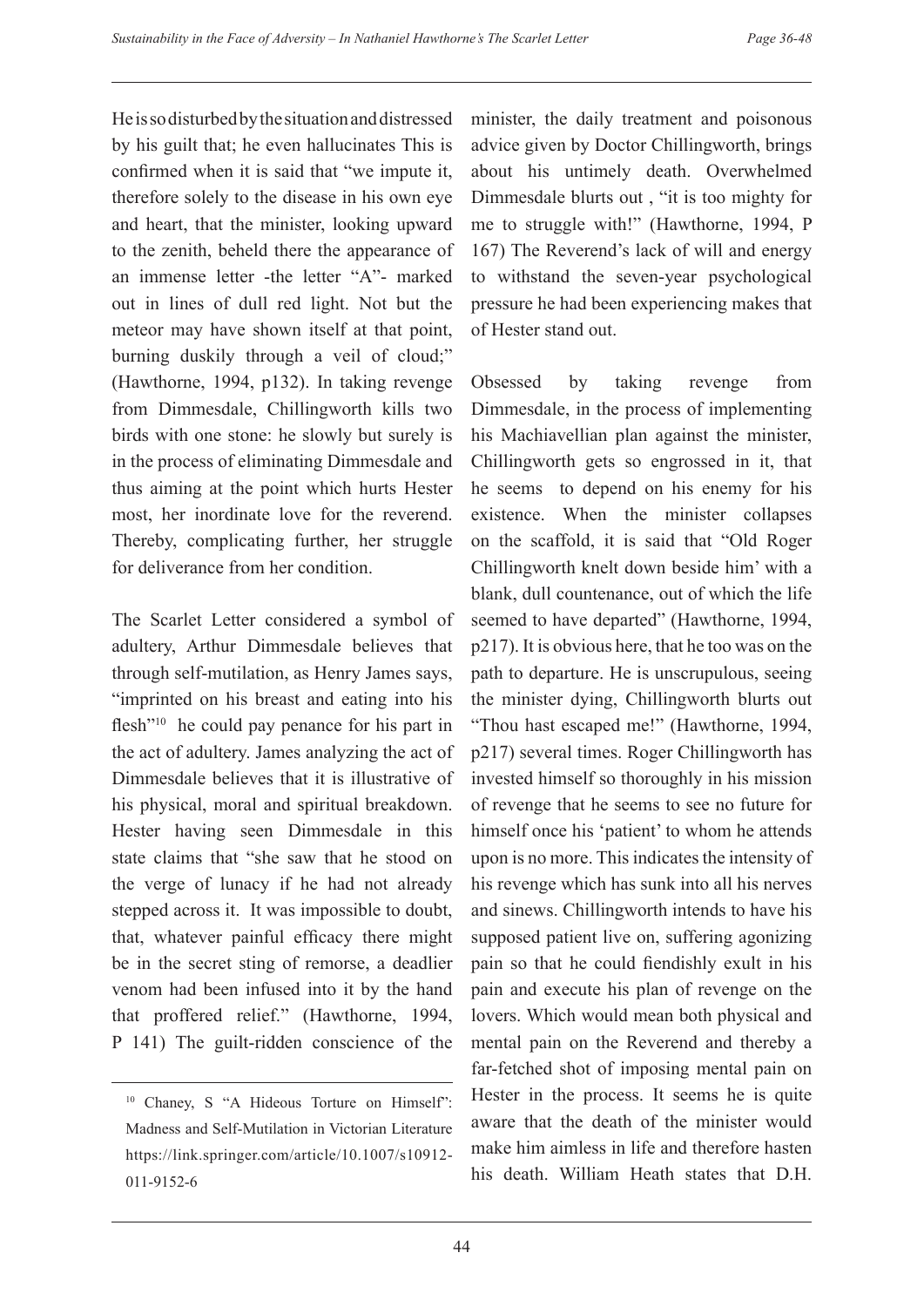Lawrence commented that with the death of Dimmesdale, Chillingworth would feel 'doubly cuckolded' (p 147). As foreseen, within the space of one year of the minister's death, Roger Chillingworth passes away. Heath continues that it is "Chillingworth's compulsion to expose the inner workings of Dimmesdale's heart that enable Hawthorne to explore the deeper psychology of his key characters." This statement seems very true because the mental strength of the characters becomes more visible in the process. Both, Reverend Arthur Dimmesdale and Roger Chillingworth are caught up in a process of transformation, but it does not happen for the better. They lose their grip on the situation and tragedy befalls the duo. This brings Hester's resilience to rid herself from the burden of carrying the letter 'A' to the forefront and makes us wonder as to whether females have a higher power of endurance than males when faced with adversity. Even more because a recent research done by three universities have revealed that 'women tend to cope with pressure better than men, who tend to buckle up during tense moments. (and) this is due to the fact that cortisol, the stress hormone tends to increase more rapidly in men than in women.<sup>11</sup>

11www.healthshots.com.cdn.ampproject.org Are women stronger than men? Here are 8 scientific facts to put this debate to rest, 01/03/2020

### **Discussion**

In *The Scarlet Letter* published in 1850, the protagonist is female, and she who is outlawed from society stands up for her convictions and battles her way back to be accepted in civil society. Taking the year of publication of the novel into consideration, it is quite possible that the Seneca falls convention of 1848 where 300 men and women gathered to demand equality for women, thereby, sowing the seeds of feminism, had an influence on Hawthorne, in the moulding of this strong feminine character. Examining the life of Hester who underwent much trouble and struggled hard to overcome her punishment, the novel offers a view of woman's strength, courage, selfreliance, and constancy. She is willing to protect the man she dearly loves at the risk of facing severe punishment by not disclosing his name. She is resolute in her decision to protect him even though he as a man, has no strength to acknowledge his paternity. At the onset of the story, Hester, once brought out of the prison to be disgraced in public, shows her strength by very stoically receiving the sentence passed on her. A young mother with her infant clutched to her chest standing on the scaffold, she does not protest or weep thinking of the gloomy future ahead for both of them, Hester's strength increases with time owing to the challenging experiences she faces. She does not retaliate violently against the daily insults and endless ridicule she must face. Doomed to wear the scarlet letter 'A' for life, she never raised her head to greet people, if they greeted her, she laid her finger on the scarlet letter and walked away.<sup>12</sup> Instead, of protesting, by using her inner strength Hester attacks her persecutors mentally by making them feel humiliated through her kind acts. This commendable technique of hers is noteworthy as it goes parallelly with Christian teachings even though she has been banished by the church.

<sup>12</sup> Hawthorne,N. (1978) . The Scarlet Letter. Ed. Sculley Bradley, Richmond croom Beatty, E. Hudson Long, and Seymour Gross.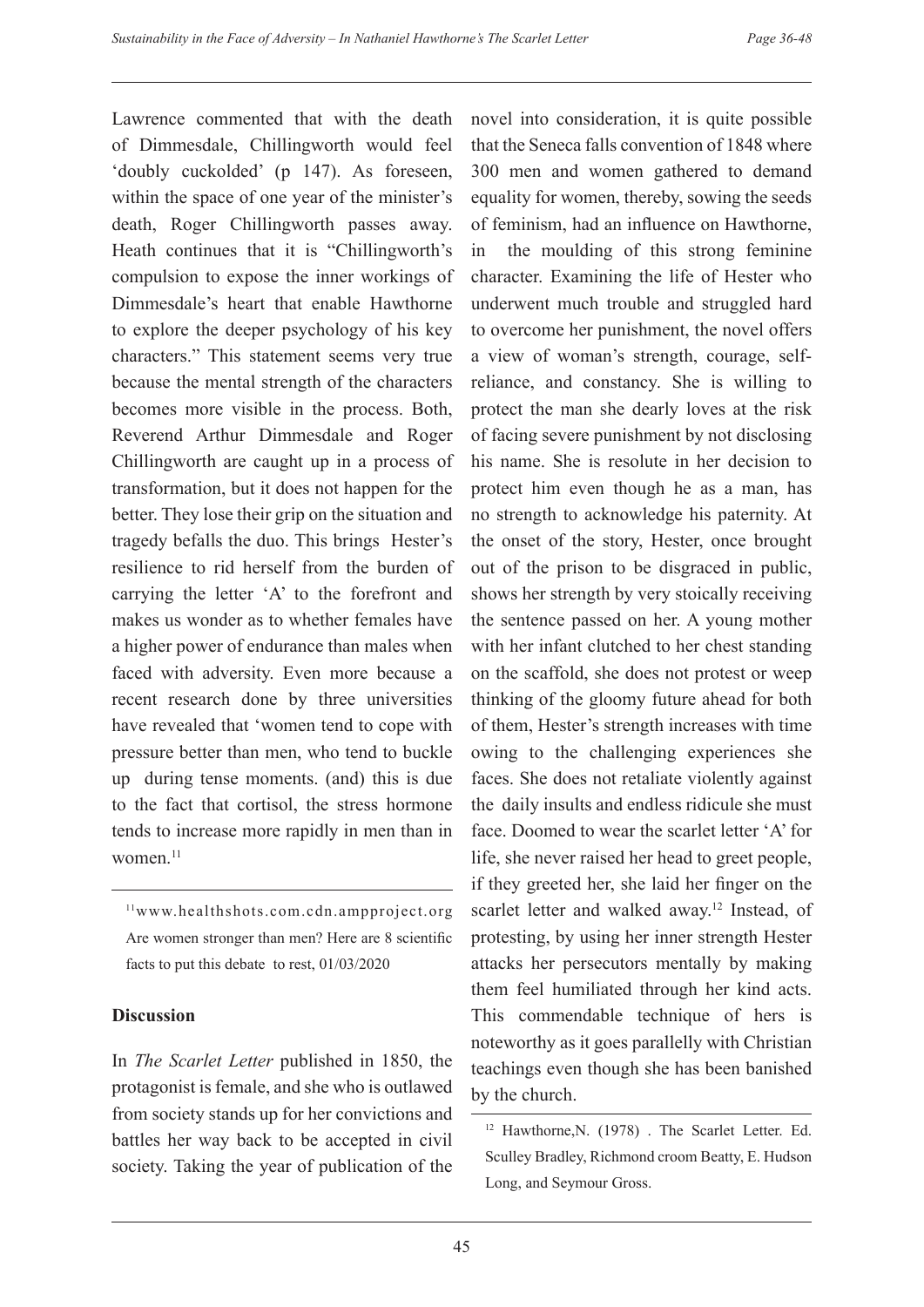This type of conduct requires an immense level of mental hardness just like an athlete preparing for a feat. In psychology, Mental toughness refers to the resilience and strength that people possess to soldier through struggles and succeed. Research indicates that mental toughness is characterized by traits such as determination, focus, confidence perseverance, positive attitude, emotional regulation and desires for success.13 These attributes were abundant in Hester Prynne who was segregated from Puritan society and barred from practicing her religion as a result of her supposed crime of adultery. This isolation is the watershed in the development of her character. Hardships make her pause and consider her future strategies. This punishment imposed upon her, gave Hester time for contemplation on her life and sufficient solitude to plan for the steps to be taken by her, to reintegrate society. James Clear believes that Mental toughness is like a muscle and needs to be worked to grow and develop.14 This is exactly what Hester Prynne did during her seven years of seclusion where she viewed her insults and ill-treatment positively and turned them into instruments to cultivate her mental endurance.

This strengthening of her mental faculty and power of endurance changed her to a person who would later be appreciated by the very same folk who condemned her. By executing her plan, she is transformed and is able to win

over the very people who punished her and spend her old age in the very same town she was disgraced and pass away peacefully to be interred next to her paramour. Hester's returns to the very place where she had been shamed in spite of the possibility of her being able to live elsewhere reminds us of Nathaniel Hawthorne's desire to cling to his cheerless birth place with 'oyster-like tenacity." (Hawthorne, 1994, p7) and his assertation that it "is not love but instinct" (Hawthorne, 1994, p10) Wonder whether it was the love of the place or her everlasting love which she had for Dimmesdale which brought her back? Whichever the reason is, the idea that she does not linger on memories, cares little for them and lives in the present, is another marker of her inner strength.

All this goes to indicate that Hester who, stands out as the strongest personality in *The Scarlet Letter* has definitely been cast on feminist lines. *The Scarlet Letter* does not really examine the personality of Hester closely and in detail. Her personality is built through an assessment of the events and circumstances she had to experience and her given response to these situations that one recognizes in the novel. In my opinion she is an early feminist somewhat akin to Nora Torvald in Ibsen's *A Doll's* House who recognized as an early feminist of the Victorian literary period.

## **Conclusions**

To conclude, it could be said that *The Scarlet Letter*, with its female heroine which is quite an unusual choice of a protagonist for that period - the  $19<sup>th</sup>$  century, is a harbinger to feminist writing. The protagonist of the novel, Hester is sculpted in the aftermath of the 1848

<sup>&</sup>lt;sup>13</sup> https://psychologycompass.compass.com, Psychological Training Build Mental Toughness. 05/08/2021

<sup>&</sup>lt;sup>14</sup> https://jamesclear.com, The Science of Developing Mental Toughness in Your Health,Work and Life, 08/03/2021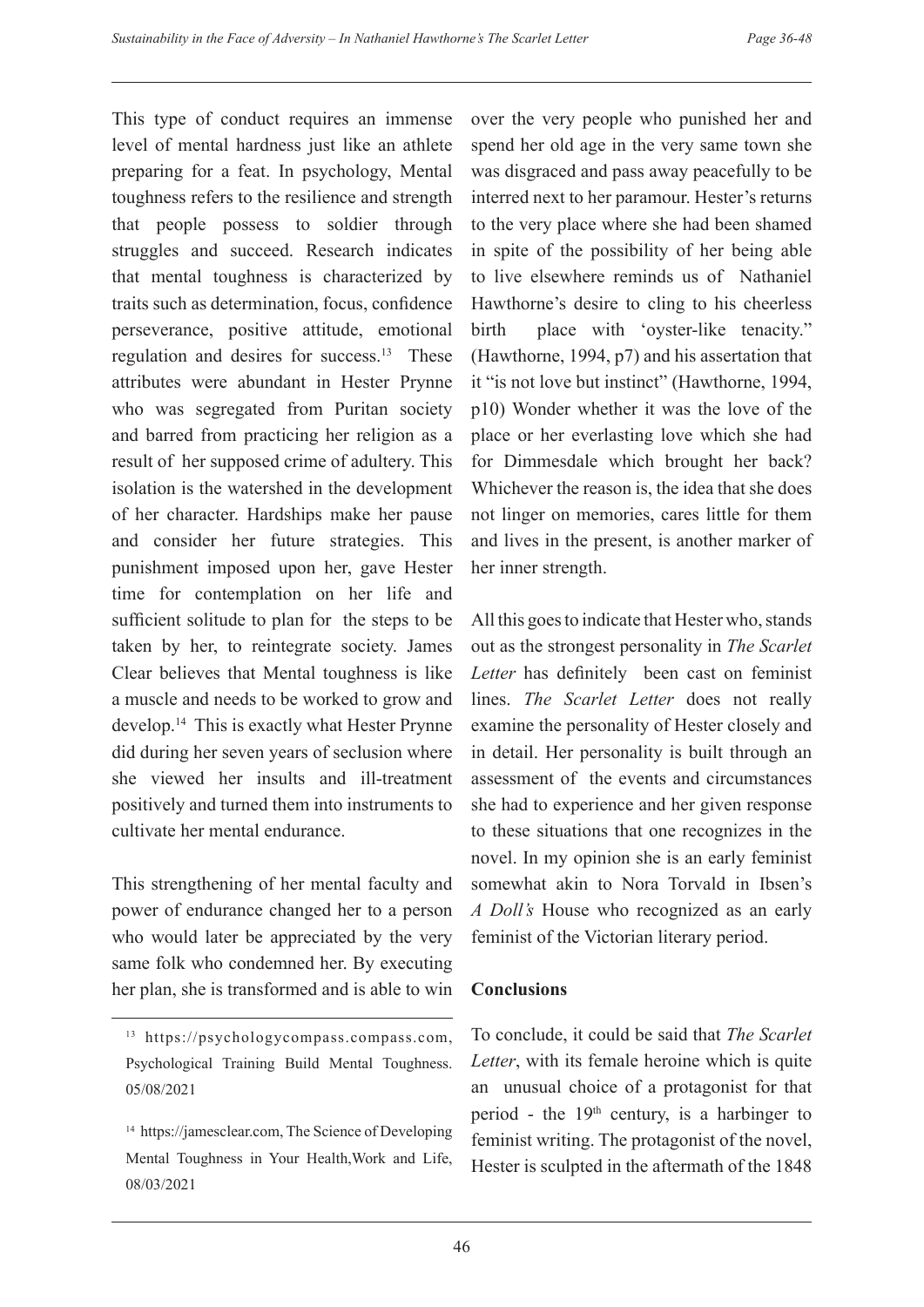Seneca Falls conference which was a catalyst to the emancipation of women. Hawthorne structures her character using the information gathered about her from the beginning of her punishment and observing her mental strength which is brought out in the way she confronts the vicissitudes of the life she is condemned to face up to. In the *The Scarlet Letter* one observes that Hester is endowed with the highest level of sustainability in antagonistic surroundings when all the other male characters fall out in the process of the unwinding of the story. Hester Prynne's personality becomes stronger, more courageous and her inner strength develops when honed by hardships which was quite different to the behavior of the other major characters Arthur Dimmesdale and Roger Chillingworth who on the contrary, weakened in adversity. I am not a feminist, but I wish to conclude that the findings of a recent combined university research could be plausible because it has been revealed with scientific evidence that woman is mentally stronger than man when confronted with harsh situations. Observing occurrences around the world of people and families which have encountered unexpected disasters, it is quite usual to find women coming to the forefront to ask for help while the men find it difficult to come to terms with that what has happened. This could be because of the maternal instinct in women who understand their responsibility towards their offspring. The aftermath of the Tsunami which struck Sri Lanka could be considered a classic case in point.

## **References**

- Hawthorne, N. (1994), *The Scarlet Letter*. England, London, Penguin popular classics.
- Bercovitch, S. (ed,) (1974), *The American puritan imagination -Essays in revaluation*. New York and London, Cambridge University Press.
- Cady, E.H., & Budd, L.J. (1990) On Hawthorne: The best from American **literature**
- Chaney, S "A hideous torture on himself": Madness and self-Mutilation in Victorian literature https://link. springer.com/article/10.1007/s10912- 011-9152-6.
- Clear, J. https://jamesclear.com, The Science of Developing Mental Toughness in Your Health,Work and Life, 08/03/2021.
- Heath, W. (1995), "The Irreverent Imagination"; Hawthorne and *The Scarlet letter*, Conference: American Studies Lecture Series, U.S.A.
- Hawthorne, J. (1886), U.S.A. Library of Congress, The Scarlet Letter by Nathaniel Hawthorne, Reviewed. https://www.theatlantic.com/magazine/ archive/1886/04/the-scarlet-letter-bynathaniel-hawthorne/304668/.
- Leverenz. D, (1983) Mrs Hawthorne's headache: Reading *The Scarlet Letter* , 19th Century fiction Vol 37 No 4 University of California press.